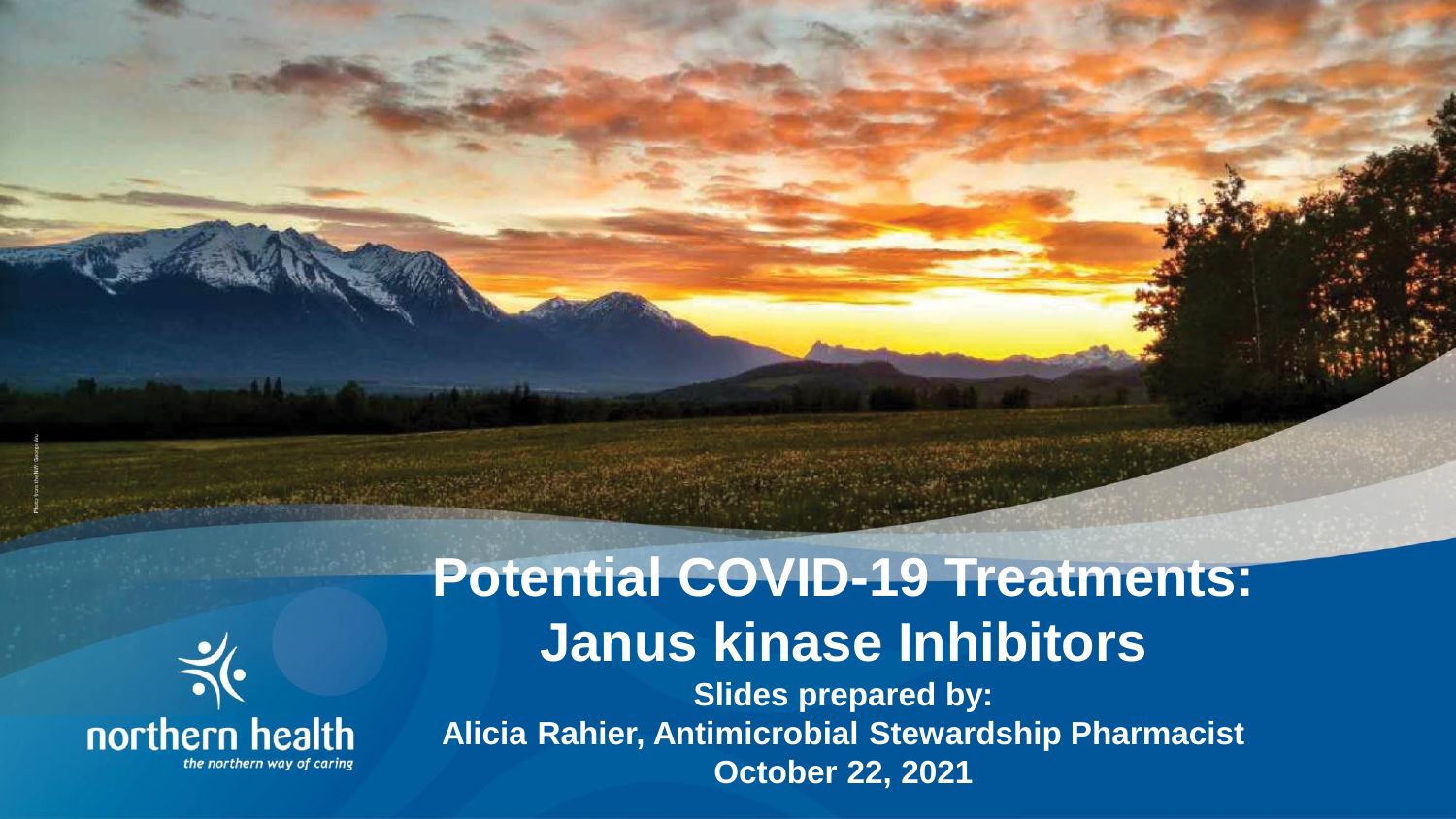#### *baricitinib (Olumiant®) Eli-Lilly*

- Administered **orally**, currently approved in Canada for the treatment of autoimmune and pro-inflammatory indications including rheumatoid arthritis
	- o use in COVID -19 is off-label
	- $\circ$  classified as a hazardous drug that requires special handling
- Mechanism of action (MOA): selective and reversible Janus kinase 1 (JAK1) and 2 (JAK2) inhibitor (JAKi)
- Another JAKi Tofacitinib (Xeljanz®) has also been investigated for use in COVID-19; at this time there is more evidence for baricitinib with upcoming data expected from the RECOVERY Study Group

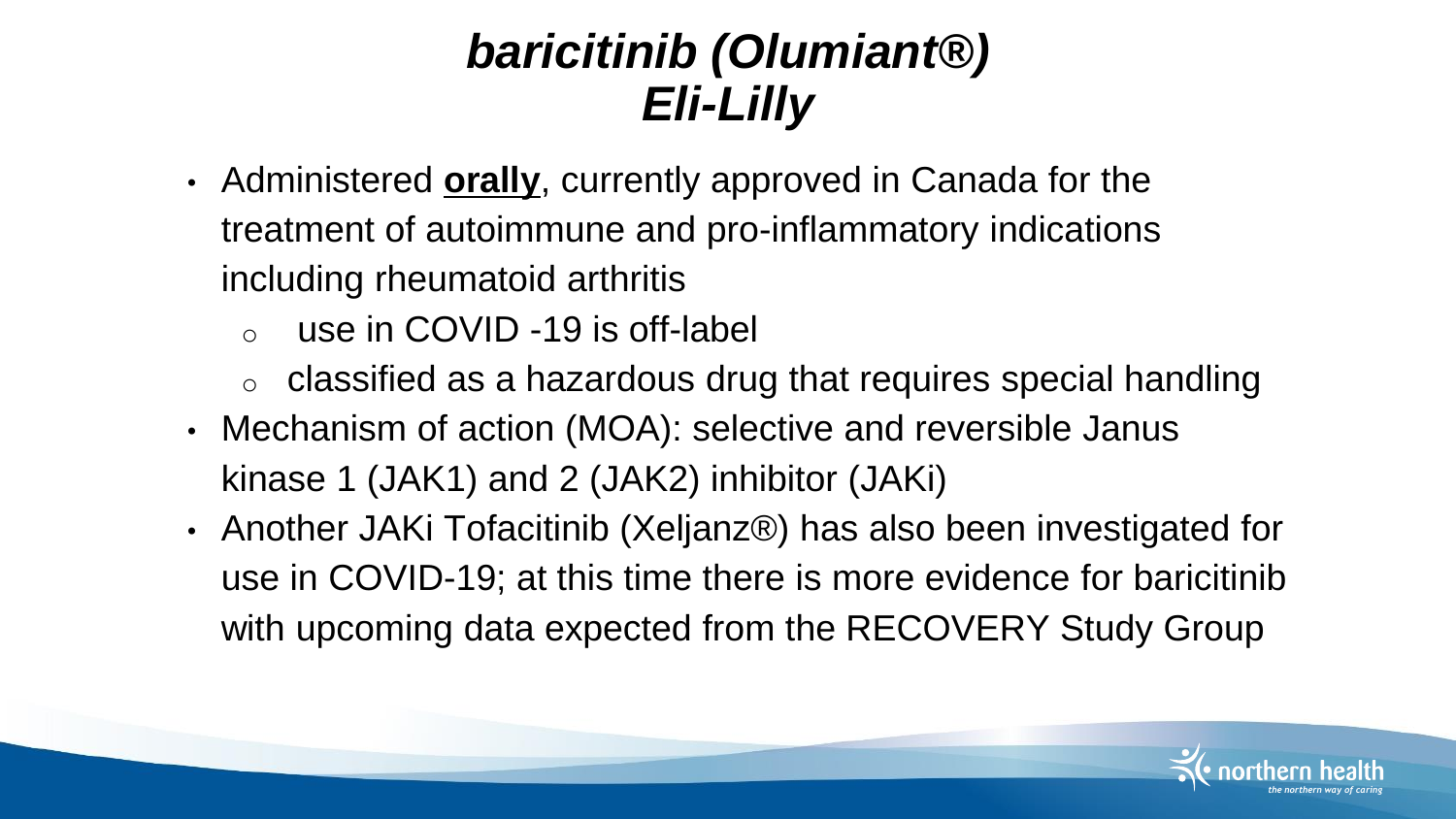#### **Hypothesized MOA for JAKi in treating COVID-19**



Pharmacotherapy: The Journal of Human Pharmacology and Drug Therapy, Volume: 40, Issue: 8, Pages: 843-856, First published: 15 June 2020, DOI: (10.1002/phar.2438)

- JAK/STAT pathway mediates signal transduction from extracellular stimuli including cytokines to the **E**aricitinib **nuclei** of cells
- baricitinib exerts its antiinflammatory effects through reversible JAK inhibition and interruption of signal transduction
- Interleukin-6 transduces signaling via complexes of JAK1, JAK2 and TYK2

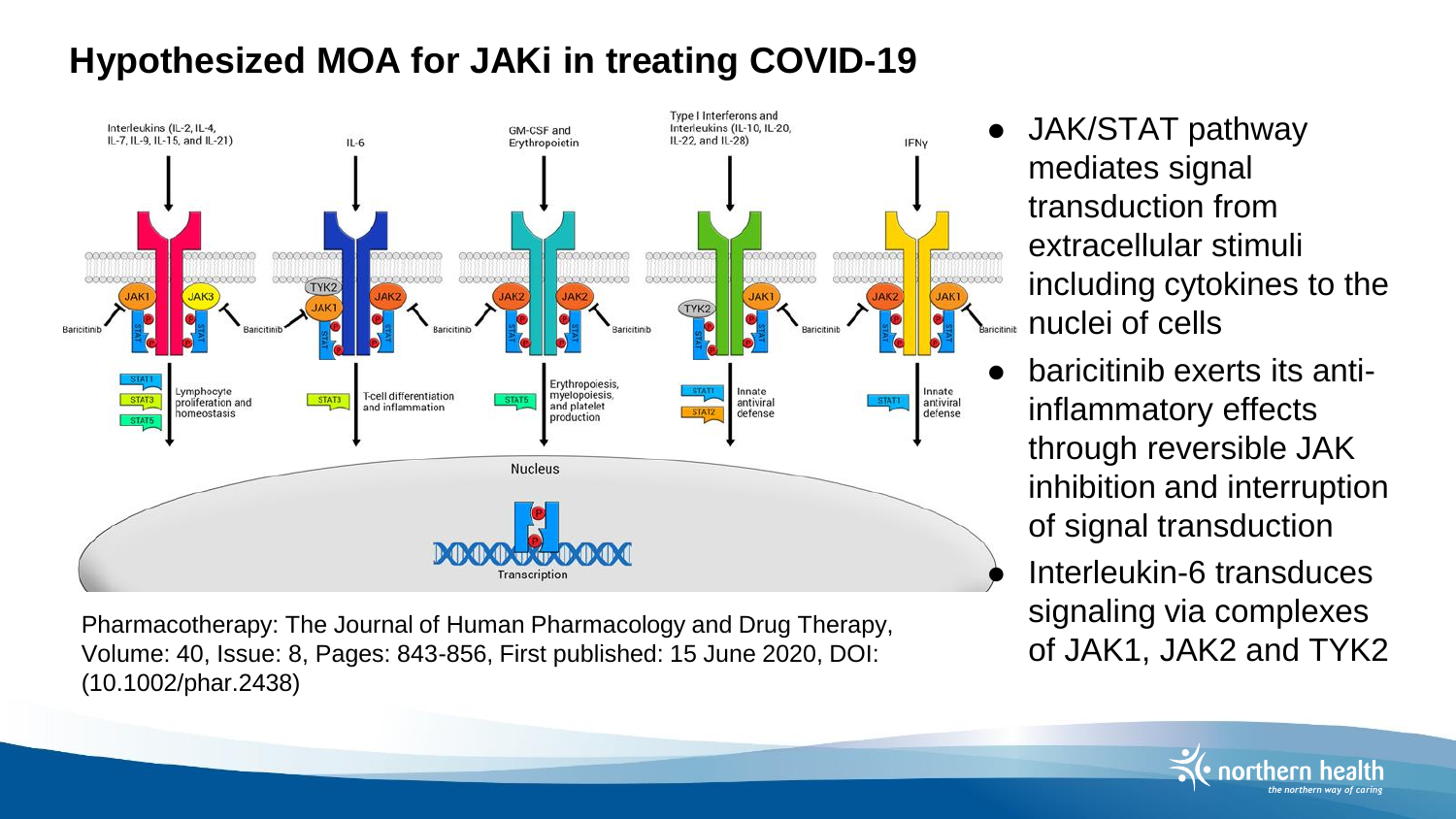### **Recent Evidence**

- **ACTT-2 trial** (baricitinib + remdesivir): published in NEJM Mar 4, 2021; combination shown to be superior to remdesivir alone in time to recovery (total trial population  $= 1$  day faster); patients requiring high-flow and non-invasive ventilation showed a greater benefit in median time to recovery of 10 days vs 18 days with control; patients requiring supplemental oxygen, no oxygen or those on mechanical ventilation or ECMO showed no benefit in time to recovery
- **COV-BARRIER trial** (funded by manufacturer): published in the Lancet Sept 1, 2021; results indicated that baricitinib in addition to standard of care (SOC), e.g. dexamethasone, was associated with reduced mortality in hospitalized adults with COVID-19; safety profile was similar to SOC alone but did not significantly reduce frequency of disease progression overall
- **COV-BARRIER addendum trial** (COV-BARRIER Study Group): pre-print RCT released Oct 12, 2021; included population excluded from COV-Barrier (mechanically ventilated and patients on ECMO); results similar to COV-**BARRIER**

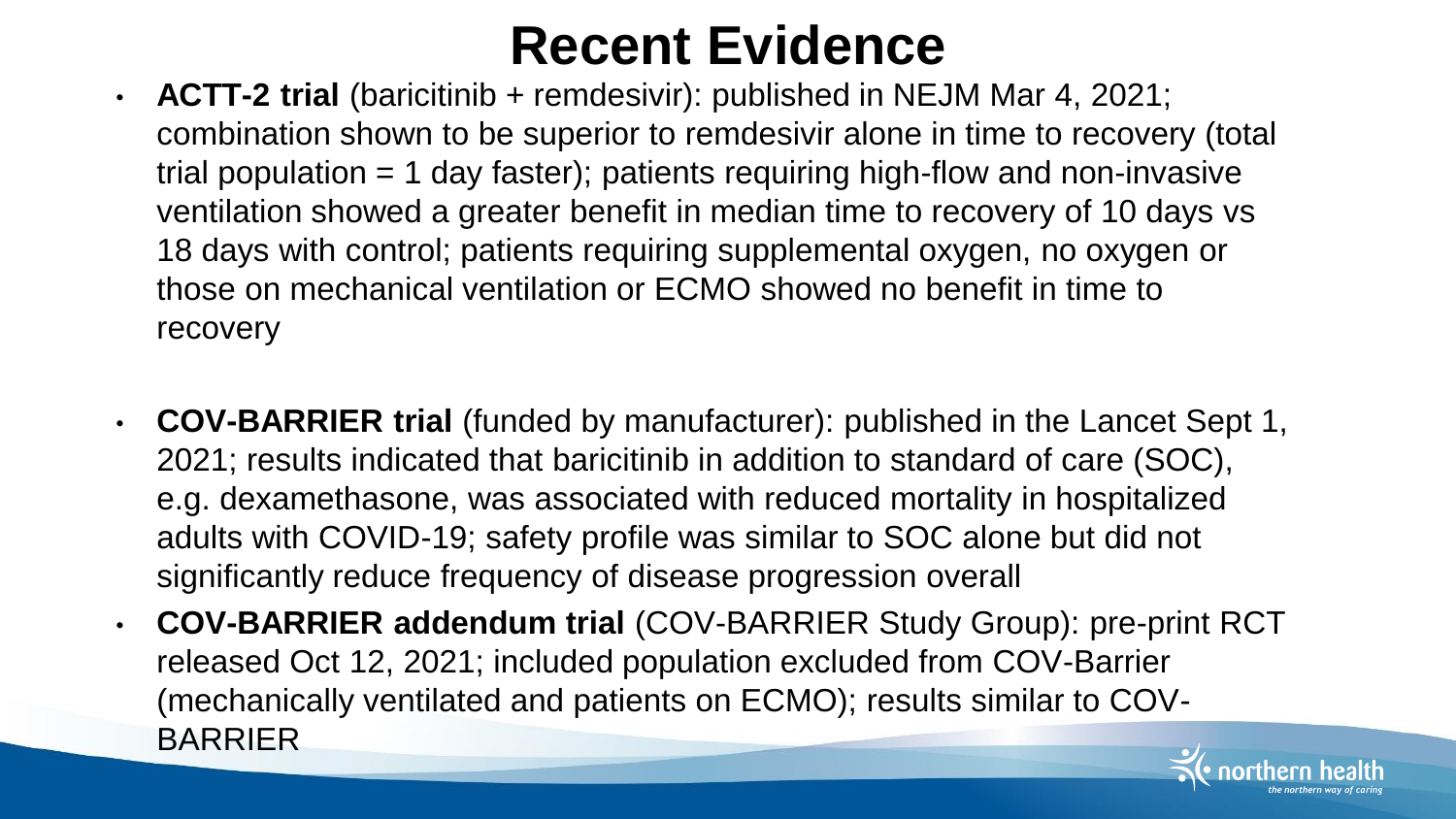# **COV-BARRIER: Primary Trial (n = 1525)**

Multinational (12 countries, 101 sites), randomised, placebo controlled, phase 3 trial

- **Inclusion criteria:** hospitalised patients aged 18 years and over, with lab confirmed COVID-19 and either evidence of pneumonia or active/symptomatic COVID-19, and at least one elevated inflammatory marker (CRP, D-dimer, Lactate Dehydrogenase or ferritin); protocol change October 2020 to only patients requiring baseline oxygen support (based on results from ACTT-2)
- **Exclusion criteria:** requiring mechanical ventilation at study entry, actively receiving immunosuppressive therapy, had received convalescent plasma or IVIG for COVID, neutropenia, lymphopenia, ALT/AST 5 x ULN, eGFR less than 30
- **Treatment arms:** Baricitinib 4 mg PO/NG daily (2 mg if GFR 30 59) vs. placebo for up to 14 days or until discharge (whichever came first)
	- All patients received standard of care of local practices at the time including: steroids, antivirals or both (note: higher dose steroids >20 mg prednisone equiv. daily, not permitted unless indicated for concurrent condition)
- *VTE prophylaxis required unless major contraindication; 80% of patients also received corticosteroids*

*the northern way of caring*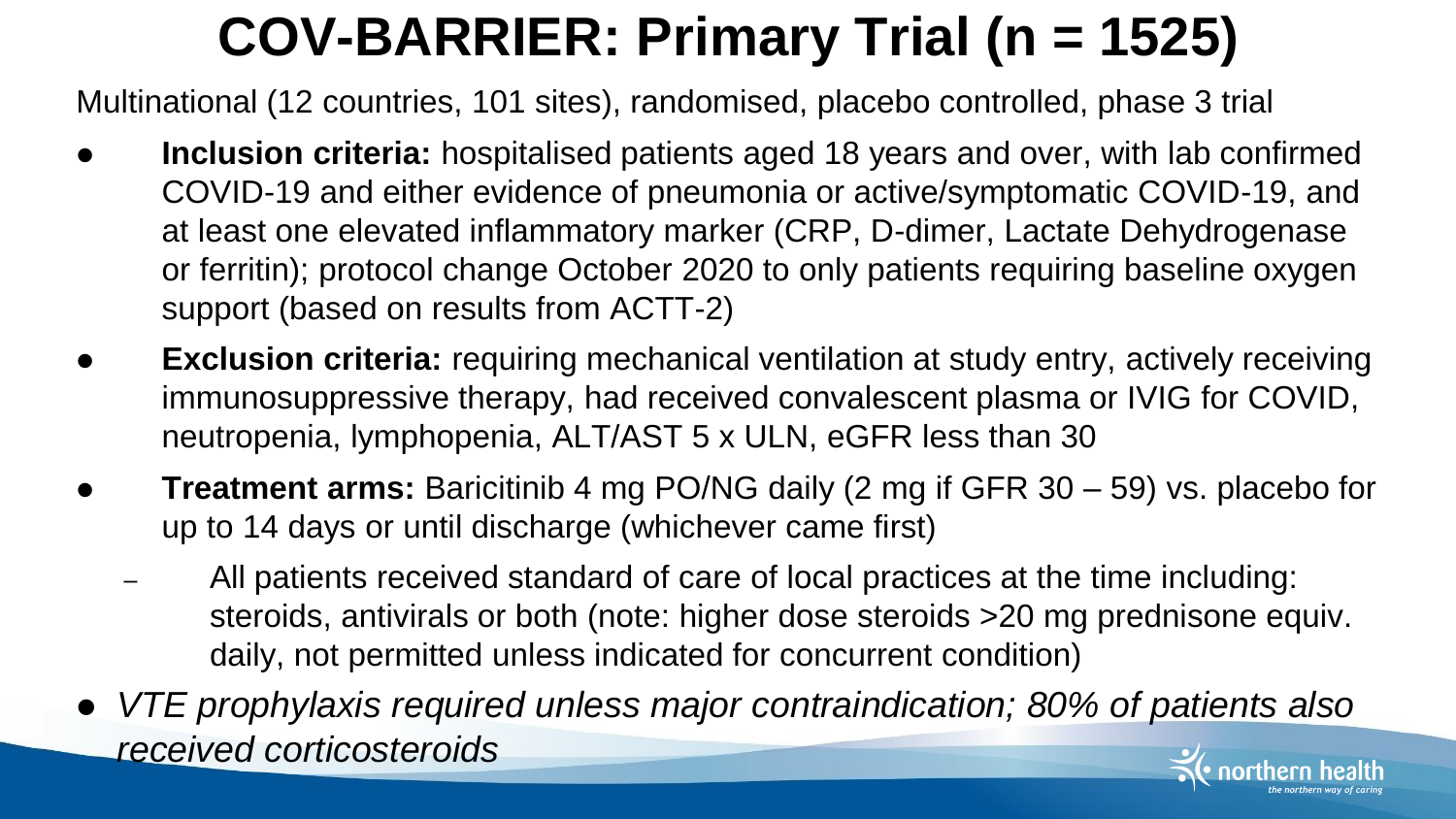| <b>Baricitinib</b><br>group $(n=764)$               | Placebo group<br>$(n=761)$ |  |  |  |  |
|-----------------------------------------------------|----------------------------|--|--|--|--|
| (Continued from previous column)                    |                            |  |  |  |  |
| Duration of disease symptoms before enrolment, days |                            |  |  |  |  |
| 137/762 (18%)                                       | 116/756 (15%)              |  |  |  |  |
| 625/762 (82%)                                       | 640/756 (85%)              |  |  |  |  |
|                                                     |                            |  |  |  |  |
| 89/762 (12%)                                        | 97/756 (13%)               |  |  |  |  |
| 490/762 (64%)                                       | 472/756 (62%)              |  |  |  |  |
| 183/762 (24%)                                       | 187/756 (25%)              |  |  |  |  |
| <b>Concomitant medications of interest</b>          |                            |  |  |  |  |
| 140/762 (18%)                                       | 147/756 (19%)              |  |  |  |  |
| 612/762 (80%)                                       | 592/756 (78%)              |  |  |  |  |
| 566/612 (92%)                                       | 533/592 (90%)              |  |  |  |  |
| Pre-existing comorbidities of interest              |                            |  |  |  |  |
| 250/764 (33%)                                       | 253/761 (33%)              |  |  |  |  |
| 224/764 (29%)                                       | 233/761 (31%)              |  |  |  |  |
| 34/764 (4%)                                         | 36/761 (5%)                |  |  |  |  |
| 365/764 (48%)                                       | 366/761 (48%)              |  |  |  |  |
|                                                     |                            |  |  |  |  |

Data are mean (SD) or n/N (%). NIAID-OS=National Institute of Allergy and Infectious Disease Ordinal Scale. \*Includes participants from Mexico and Latin America. †Reporting required in the USA only.

Table 1: Baseline demographics and clinical characteristics

|                                                                                                                                                  | <b>Baricitinib</b><br>$qroup (n=764)$ | Placebo group<br>$(n=761)$ | Baricitinib vs placebo  |            |  |
|--------------------------------------------------------------------------------------------------------------------------------------------------|---------------------------------------|----------------------------|-------------------------|------------|--|
|                                                                                                                                                  |                                       |                            | Point estimate (95% CI) | $p$ value* |  |
| <b>Primary outcome</b>                                                                                                                           |                                       |                            |                         |            |  |
| Progression to high-flow oxygen, non-invasive ventilation, invasive mechanical ventilation (including<br>ECMO), or death, by day 28 <sup>+</sup> |                                       |                            |                         |            |  |
| Population 1‡                                                                                                                                    | 27.8%                                 | 30.5%                      | OR 0.85 (0.67 to 1.08)  | 0.18       |  |
| Population 2§                                                                                                                                    | 28.9%                                 | 27.1%                      | OR 1.12 (0.58 to 2.16)  | 0.73       |  |
|                                                                                                                                                  |                                       |                            |                         |            |  |

- Primary intention-to-treat analysis was done in two populations:
	- Population  $1 = all$  randomised patients
	- Population  $2 = sub$  group who at baseline required oxygen but were not receiving systemic corticosteroids for COVID-19
- Pre-specified secondary outcomes up to day 28:
	- All-cause mortality

 $\overline{P}$ 

- At least 1 point improvement on NIAID-OS
- Discharge from hospital at day 4, 7, 10 and 14
- Duration of hospitalization
- Ventilator free days
- Time to recovery
- Overall improvement on NIAID-OS *(National Institute of Allergy and Infectious Disease Ordinal Scale)*
- Improved oxygen saturation above 94%
- Adverse events

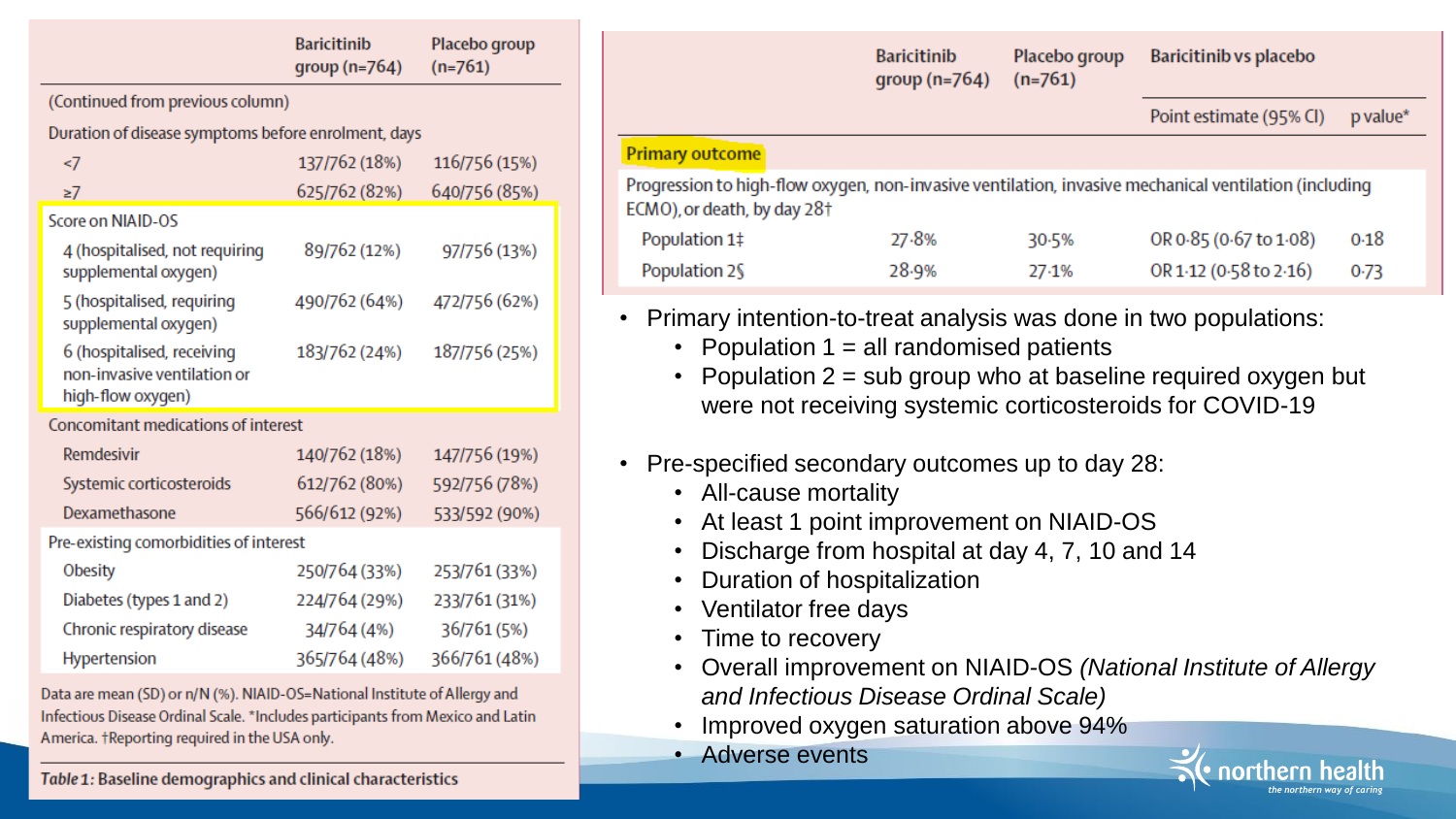

Primary composite outcome:

- Population 1: NSS difference
- Population 2: NSS difference
- *Due to results for primary outcome, none of the secondary endpoints were considered statistically significant after adjusting for multiplicity = p values are nominal\**

#### All-cause mortality at day 28:

- Population 1: absolute risk reduction of 5% in baricitinib group (nominal  $p = 0.0018$ )
- Population 2: absolute risk reduction of 10% in baricitinib group (nominal  $p = 0.03$ )

*the northern way of caring*

\* nominal p-value is a calculated observed significance based on a given statistical model. The nominal p-value may become a meaningless number if the assumptions of the statistical model used to compute it does not hold.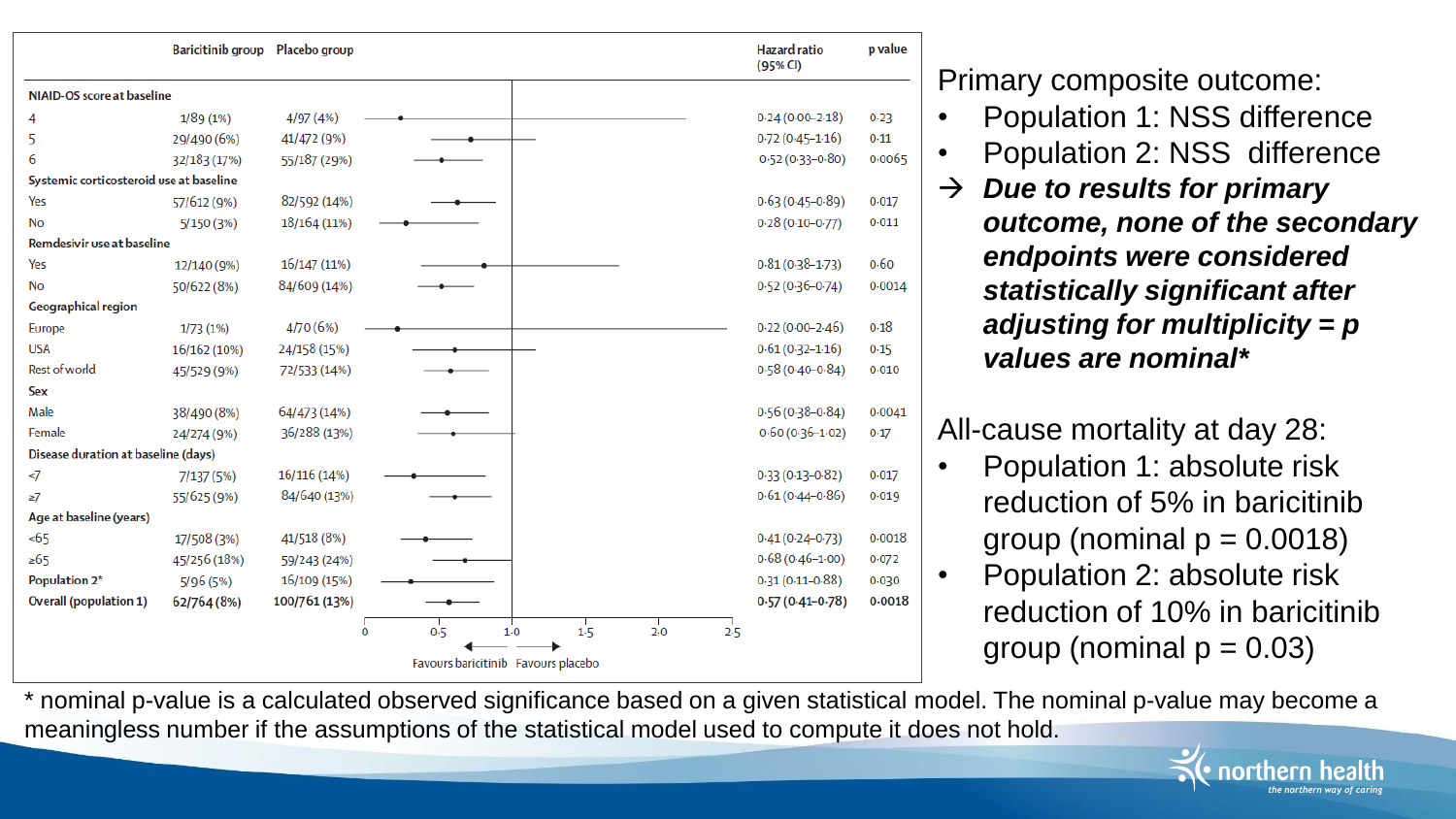### **COV-BARRIER: Critically ill Addendum Trial**

Multinational (18 centres, 4 countries), randomised, placebo controlled, phase 3 trial  $(n=101)$ 

- **Inclusion criteria:** hospitalised patients aged 18 years and over, with lab confirmed COVID-19 and either evidence of pneumonia or active/symptomatic COVID-19, and at least one elevated inflammatory marker (CRP, D-dimer, Lactate Dehydrogenase or ferritin) and *required invasive mechanical ventilation or ECMO at study entry*
- **Exclusion criteria:** actively receiving immunosuppressive therapy, had received convalescent plasma or IVIG for COVID, neutropenia, lymphopenia, ALT/AST 5 x ULN, eGFR less than 30
- **Treatment arms:** Baricitinib 4 mg PO/NG daily (2 mg if GFR 30 59) vs. placebo for up to 14 days or until discharge (whichever came first)
	- All patients received standard of care of local practices at the time including: steroids, antivirals or both (note: higher dose steroids >20 mg prednisone equiv. daily, not permitted unless indicated for concurrent condition)
	- *VTE prophylaxis required for all participants unless major contraindication*

*the northern way of caring*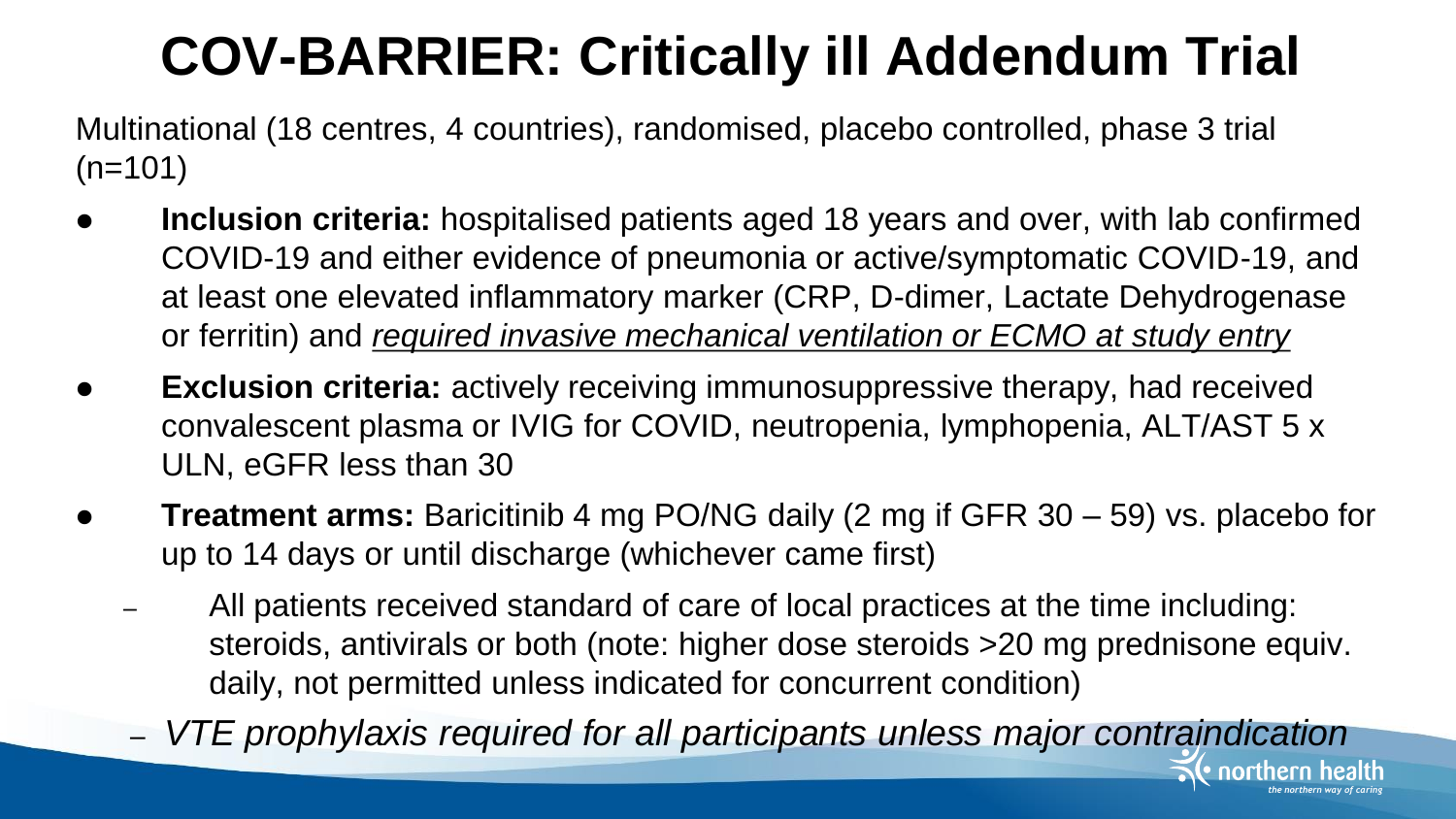# **COV-BARRIER: Critically ill Addendum Trial**

- Pre-print data; cohort reported as an addendum therefore all endpoints are exploratory
- $\bullet$  Pre-specified endpoints = all-cause mortality by day 28 and 60, number of ventilator free days, overall improvement on NIAID-OS\* at days 4, 7, 10, 14, and 28, duration of hospitalization and time to recovery to day 28
- Data for all randomised patients included in intention-to-treat analysis (51 participants in baricitinib arm and 51 in placebo arm)
- 86.1% of patients received corticosteroids at baseline
- Of the 52 participants that discontinued treatment, 46 were due to death
- At day 28 mortality was reduced by 46% (relative) in the baricitinib arm (absolute risk reduction 18.8% nominal  $p = 0.03$ ), NNT = 6
- Adverse event rate was comparable between groups, including VTEs

\*NIAID-OS = National Institute of Allergy and Infectious Disease Ordinal Scale

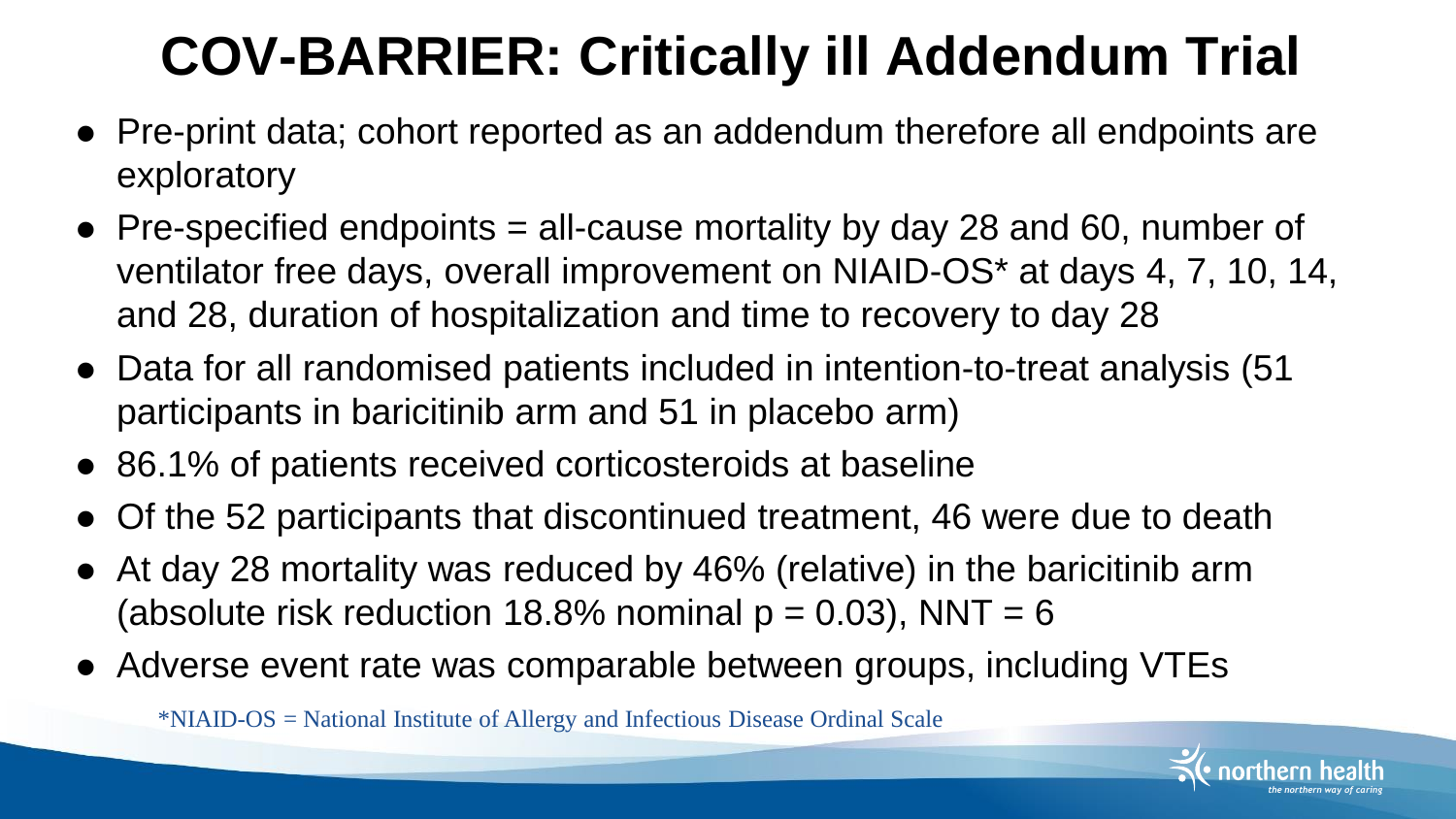### **BC CTC Recommendation**

- **If tocilizumab is not available** due to ongoing global shortages, **baricitinib is recommended as an alternative** for patients requiring life support due to confirmed COVID-19
	- This includes high-flow oxygen support (e.g., Optiflow) if flow rate greater than 30 L/min and FiO2 greater than 0.4 OR invasive or non-invasive ventilation OR vasopressor or inotropic support.
- baricitinib should be administered within 24 hours of the initiation of life support measures and only when life support is required because of COVID rather than other causes (such as bacterial infection, pulmonary embolism, etc)
- baricitinib should NOT be administered to patients with neutrophils less than 1, lymphocytes less than 0.2, ALT or AST greater than 5 x ULN, or eGFR less than 15 mL/min (or receiving renal replacement therapy)
- Should also be avoided in patients with active immunosuppression due to disease or treatment (e.g. rituximab, IL-6 inhibitors) or recent IVIG treatment for COVID-19

*the northern way of caring*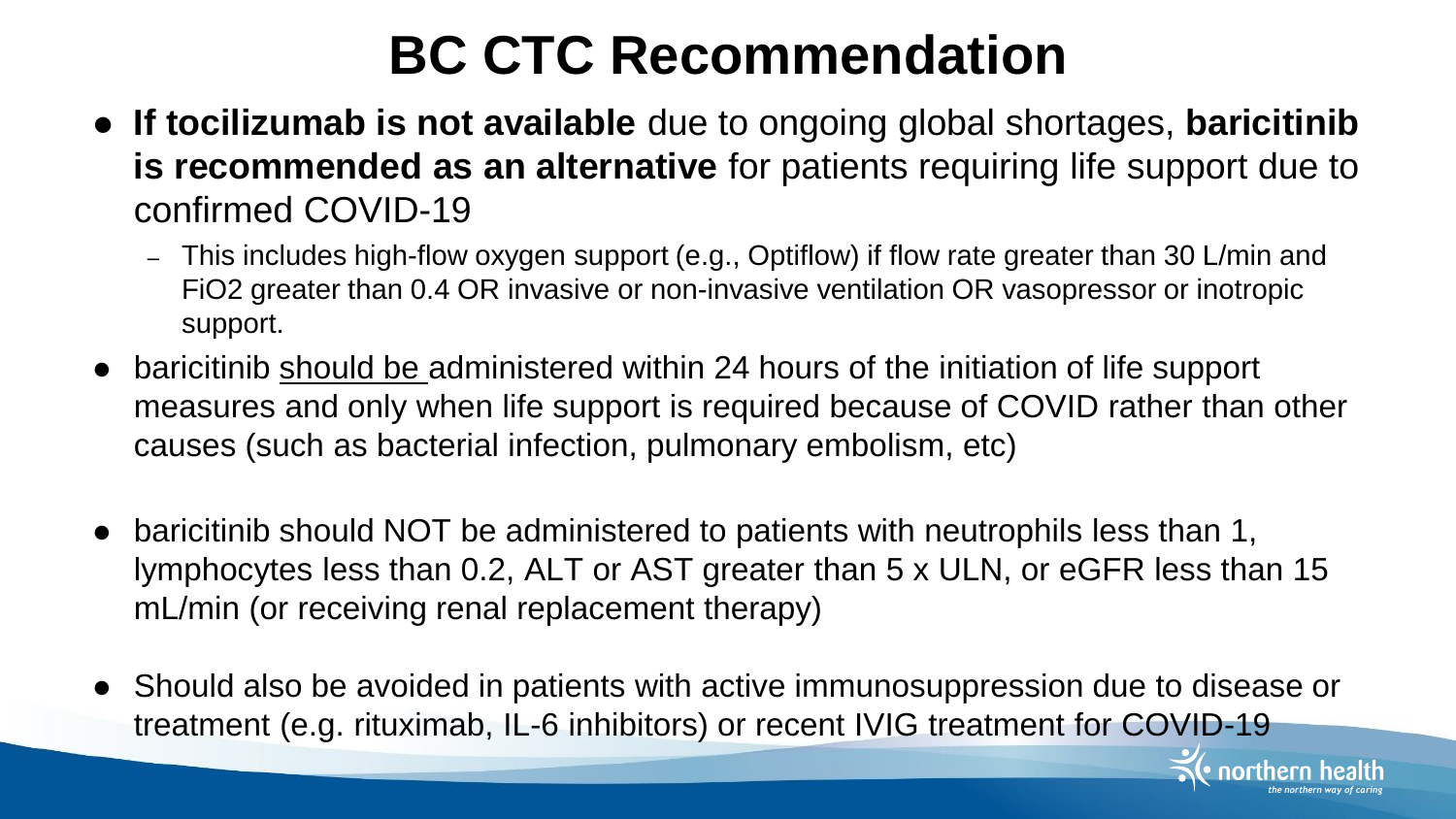### **Baricitinib Dosing**

• Based on this latest evidence, NH has developed an order set (10-800-5019) to facilitate baricitinib prescribing that aligns with the BCCTC recommendations

 $\Box$  GFR 60 mL/min or greater: **baricitinib** 4 mg PO or via tube daily X 14 days or until discharge (whichever sooner)  $\Box$  GFR 30 to 59 mL/min: **baricitinib** 2 mg PO or via tube daily X 14 days or until discharge (whichever sooner)  $\Box$  GFR 15 to 29 mL/min: **baricitinib** 2 mg PO or via tube q2days X 14 days or until discharge (whichever sooner) GFR less than 15 or renal replacement: DO NOT GIVE

 Despite no dosing in the trials for GFR less than 30 mL/min, the FDA Emergency Use Authorization Fact Sheet provides dosing recommendation for GFR 15 mL/min and greater (1 mg per day); due to tablet shape and lack of scoring 2mg q2day is preferred over splitting tablets

\*There are very limited data on baricitinib in pregnancy (teratogenic effects seen in animal studies at much higher doses than recommended for COVID-19). Risks and benefits of baricitinib should be discussed on a case by case basis with pregnant women with severe COVID-19.

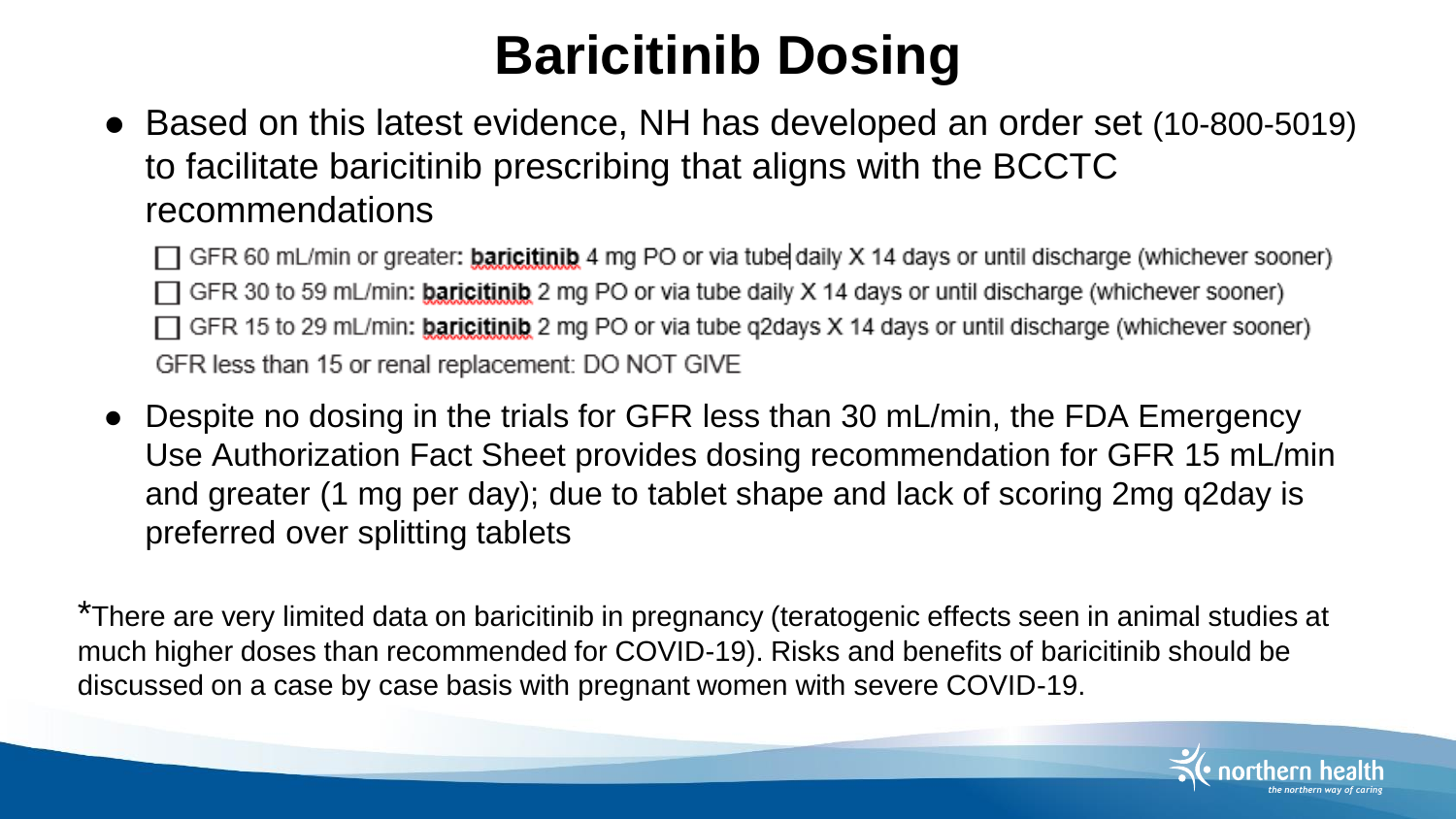# **Clinical Considerations**

#### **Known Side Effects**

• Increased hepatic enzymes (ALT and AST) use caution if ALT or AST 3 to 5 x ULN, thrombocythemia, increased creatinine kinase, secondary infection (frequency and type undefined), thrombosis

#### **Special Precautions**

- Pregnancy: limited data available, see previous slide
- Thrombosis: in hospitalized patients with COVID-19, prophylaxis for VTE is recommended unless contraindicated, patients should be monitored for clinical features of VTE while taking baricitinib
- GI perforations: caution in patients at increased risk of GI perforation (e.g. history of diverticulitis)
- Serious adverse effects: black box warning about cardiovascular-related events (stroke, heart attack), cancer, and death related to patients on chronic JAK inhibitor therapy (i.e. tofacitinib)